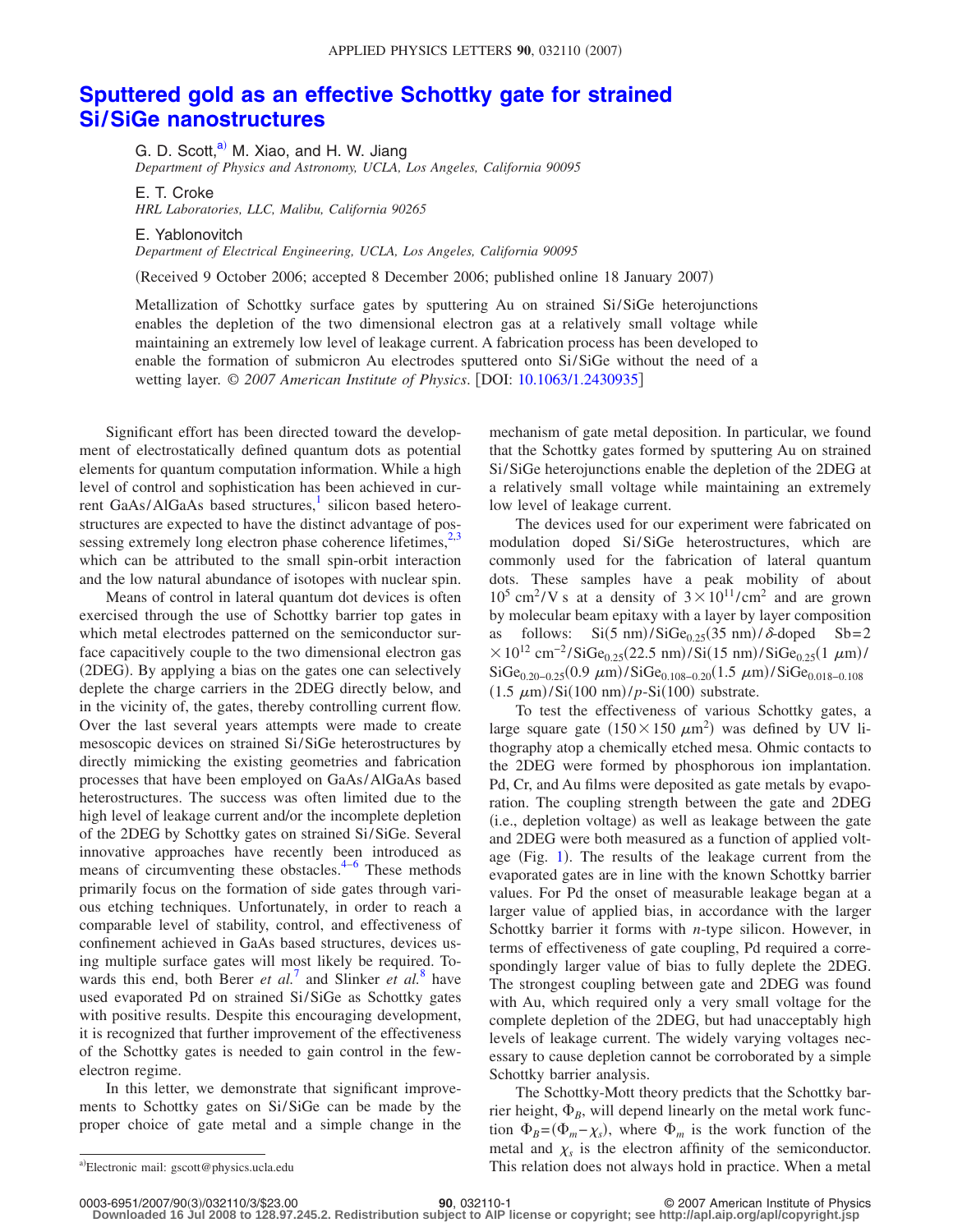<span id="page-1-0"></span>

FIG. 1. (Color online) (a) Conductance measured as a function of applied gate voltage for four different gate compositions. (b) Leakage current per  $\mu$ m<sup>2</sup> of gate electrode measured as a function of applied voltage for the same four samples. Gates of sputtered Au demonstrate levels of leakage several orders of magnitude lower, on average, and possess strong coupling to the 2DEG.

and a semiconductor are joined together,  $\Phi_B$  will depend sensitively not only on the identity of the materials but also on the details of the interface structure that results. In covalently bonded semiconductors, such as silicon, surface gates may be unable to effectively modulate the density of the underlying 2DEG due to localized surface charges. The large values of applied voltage necessary to cause depletion with Pd and Cr gates are indicative of correspondingly large surface charge densities.

The choice of gate metal will influence the relative magnitude of  $\Phi_B$ , and a larger  $\Phi_B$  dictates a lower level of leakage current from the metal to the semiconductor at a particular bias. But even though Pd, for example, has a relatively large  $\Phi_B$ , a large voltage is also required to achieve depletion. Higher operating biases lead to increased levels of leakage current, which in turn compromise the surface gate characteristics.

We also deposited gold by sputtering instead of evaporation. Gates with a sputtered layer of gold always demonstrated dramatically less leakage current as compared to the evaporated gates, while maintaining excellent coupling to the 2DEG (Fig. [1](#page-1-0)). The kinetic energy of evaporated atoms corresponds to the temperature of the evaporating surface, and is therefore typically around  $0.1-0.3$  eV. The energy of sputtered atoms is roughly 100 times greater (for Au:  $\sim$ 8-16 eV).<sup>9-[11](#page-2-8)</sup> According to the software program "Stopping and Range of Ions in Matter" (SRIM), sputtered gold atoms may penetrate into silicon to a depth of around 1 nm, while evaporated atoms will not penetrate at all. The ability of sputtered gold atoms to penetrate the silicon cap will promote an interdiffusion of gold and silicon, possibly triggering the formation of gold silicide compounds[.12](#page-2-9)[,13](#page-2-10) We speculate that, much akin to platinum silicide,  $^{14}$  gold silicide may form a larger, more stable Schottky barrier with *n*-type silicon when compared to bare gold.

Unfortunately, thin films of Au will not customarily adhere well to silicon due to the  $SiO<sub>2</sub>$  that forms on the surface, causing serious problems during the lift-off phase of the fabrication procedure. By removing the native oxide layer with to attain sufficient adhesion, enabling us to repeatedly and reproducibly form devices out of evaporated and sputtered Au without any lift-off problems.

Unlike the deposition of metal by evaporation, during the sputtering process metal is not deposited from one direction [Fig.  $2(d)$  $2(d)$ ]. As argon ions bombard the sputtering target, gold atoms are deposited from many different directions. The result is that sputtering may generate complete coverage of the developed lithography pattern, making lift-off extremely difficult, if not impossible. This is especially problematic for thinner resists and finer lithographic structures, namely, for electron beam lithography using polymethyl methacrylate (PMMA) resist. Since the majority of nanoscale devices necessitate the use of electron beam lithography, a fabrication technique was required that would facilitate metallization by sputtering.

<span id="page-1-1"></span>

FIG. 2. (Color online) Fabrication steps. (a) The substrate is spin coated with 495 PMMA. (b) Electron beam lithography is used to define the device pattern. (c) PMMA exposed during the e beam writing process is removed after developing. The sample is then placed in a BOE solution for 15 s to remove  $SiO<sub>2</sub>$  layer. (d) A thin layer of gold is sputtered onto the surface. To allow for lift-off, the sputtered layer must be kept to a minimum thickness. (e) A thicker layer of gold is evaporated on top of the sputtered gold layer. (f) Lift-off in hot acetone leaves an intact device with excellent leakage

a buffered oxide etch (NH<sub>3</sub>F:HF, 6:1), we found it possible properties.<br>Downloaded 16 Jul 2008 to 128.97.245.2. Redistribution subject to AIP license or copyright; see http://apl.aip.org/apl/copyright.jsp